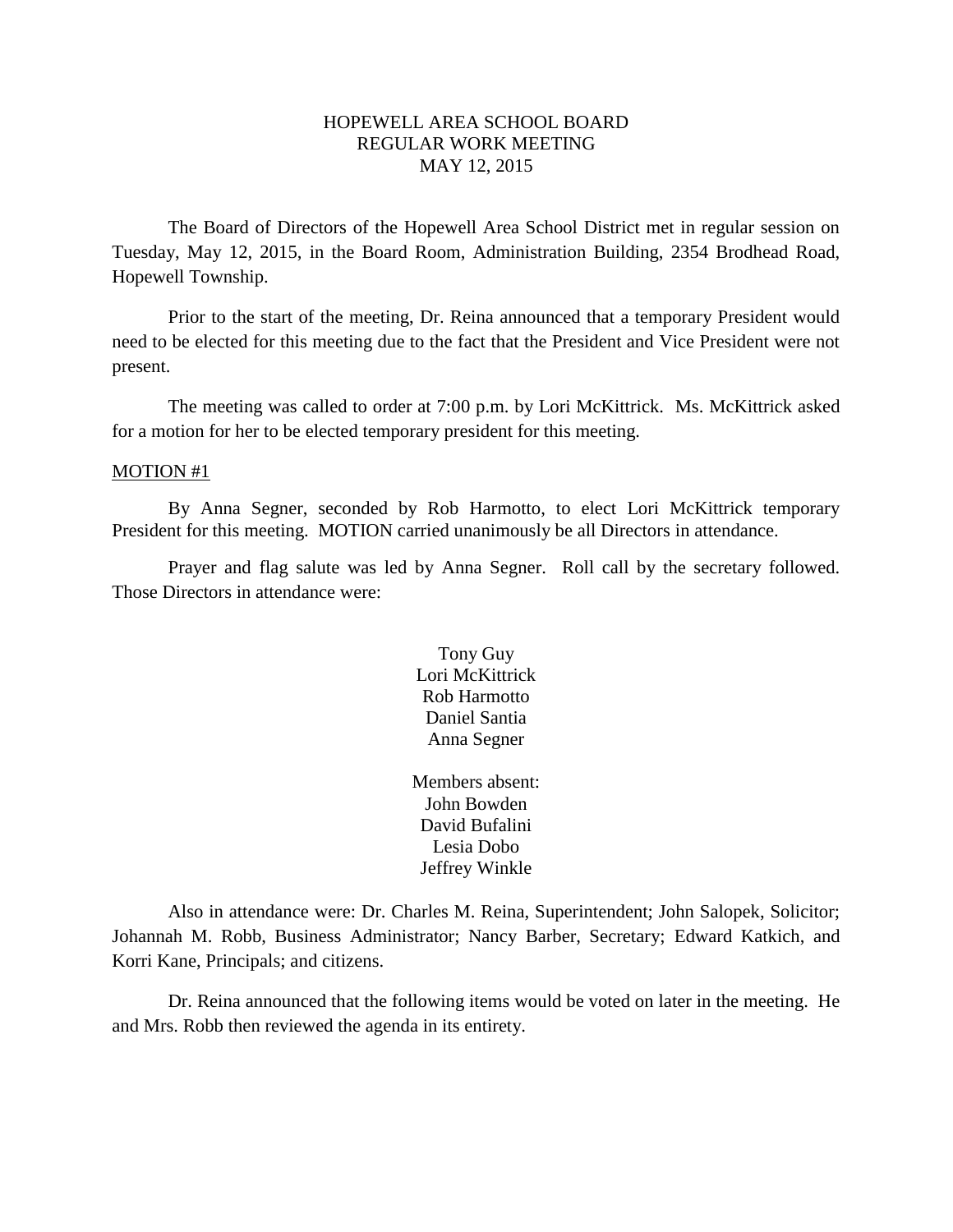## **Finance and Budget**: Mr. Bowden, Chair; Mr. Winkle, Co-Chair

1. Adoption of the Hopewell Area School District proposed 2015-2016 General Fund budget, which projects revenues of \$35,953,950 and appropriations of \$37,558,897. The difference of \$1,604,947 will come from the Fund Balance.

**Personnel**: Mr. Harmotto, Chair; Mrs. Segner, Co-Chair

- 1. Employment of Timothy J. Gaertner, Head Basketball Coach, effective May 13, 2015.
- 2. Employment of Shelly Syrko, High School Cheerleading Sponsor, effective May 13, 2015.
- 3. Employment of Michelle Fuchs, breakfast monitor at Hopewell Elementary School, effective May 13, 2015.

Dr. Reina said that the following items will be voted on at the May 26, 2015 Board meeting.

### **Education/Curriculum/Instruction**

- 1. Memorandum of Understanding by and between the Hopewell Area School District and the police departments of Hopewell Township, Independence Township and Raccoon Township.
- 2. Adoption of College Algebra  $11<sup>th</sup>$  Edition, Pearson Publishers, copyright 2013, as the College Algebra textbook effective the 2015-2016 School Year. Approximate cost for purchase is \$6,884.94.
- 3. Adoption of PH Calculus: Graphical, Numerical, and Algebraic (4<sup>th</sup> Edition), Pearson Publishers, copyright 2012, as the mathematics textbook for Calculus effective the 2015-2016 School Year. Approximate cost for purchase is \$5,155.43.
- 4. Adoption of Ciao! (High School Edition), 8<sup>th</sup> Edition, Cengage Learning Publishers, copyright 2014, as the Italian textbook effective the 2015-2016 School Year. Approximate cost for purchase is \$6,776.00.
- 5. Adoption of Pearson My World Social Studies, Pearson Publishers, copyright 2013, as the social studies textbook for grades 3 and 4 effective the 2015-2016 School Year. Approximate cost for purchase is \$24,739.48.
- 6. Adoption of Introduction to Networking with Network +, Wiley Publishers, copyright 2012, as the Networking textbook for Networking effective the 2015- 2016 School Year. Approximate cost for purchase is \$3,877.50.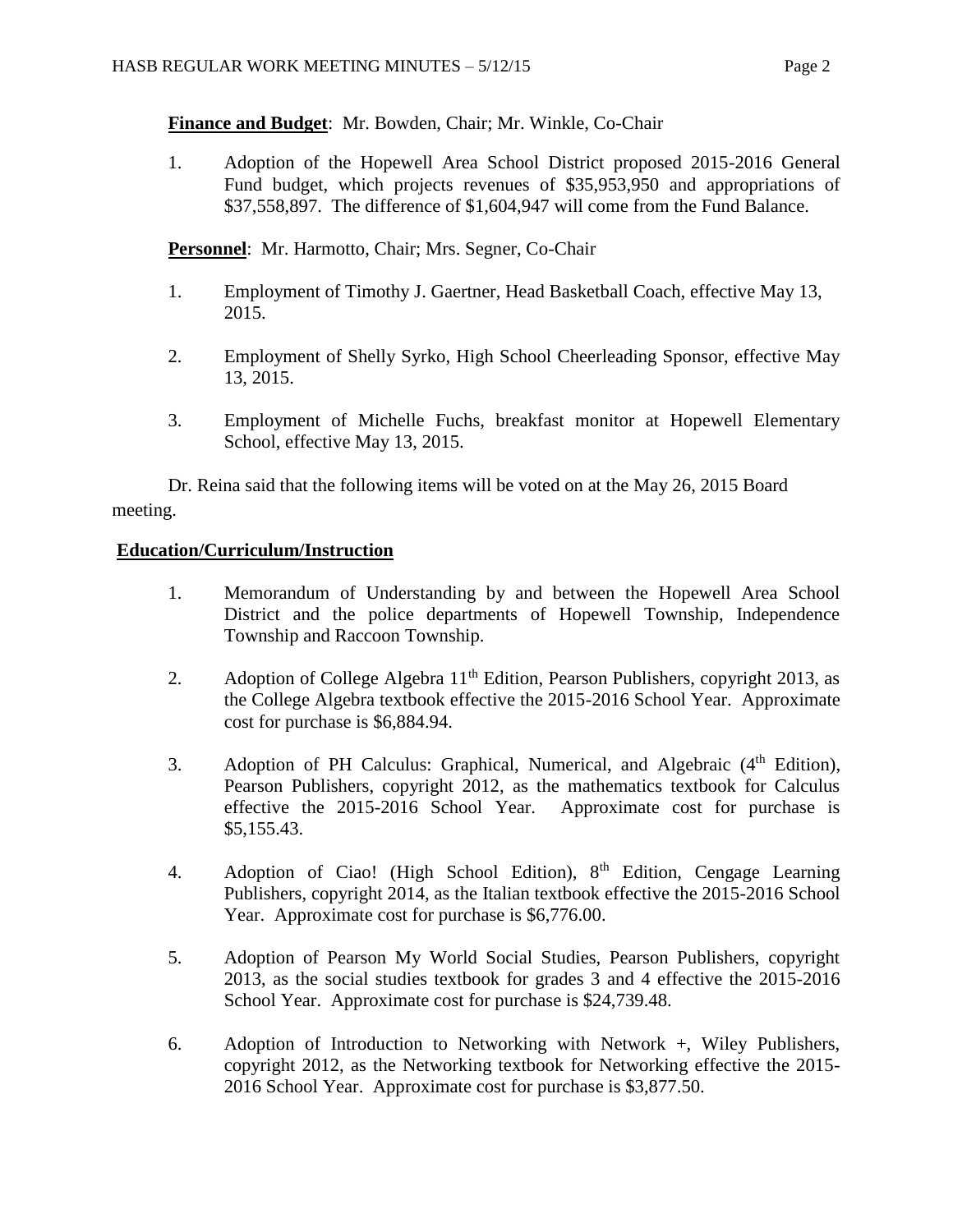- 7. Vikette Camp to be held at Hopewell High School June 15, 2015 through June 19, 2015.
- 8. Freshman band camp to be held at Hopewell High School July 22 through July 24, 2015.
- 9. Band camp for grades 9 through 12 to be held at Hopewell High School July 27, 2015 through August 7, 2015.
- 10. Online summer school for grades 7 through 12.

### **Athletics**

- 1. Request from Hopewell Football Boosters to sell Hopewell spirit wear and to hold a food can drive during all home football games.
- 2. Request from Hopewell Football Boosters to hang sponsor signs on the outer perimeter track fence for all home football games.
- 3. Request from Mark Washington to host a Youth Football Camp at Tony Dorsett Stadium for ages 6 and up on Saturday, June 27, 2015 from 9:00 a.m. until 4:00 p.m. and to host an Open House at the Field House.
- 4. Request from Boy's Tennis Boosters to hang sponsor signs on both the front and back tennis courts. Additionally, they are requesting permission to hang signs on the front tennis courts outward facing towards Brodhead Road.

### **Buildings and Grounds**

- 1. Request from Hopewell Youth Football to use Tony Dorsett Stadium for the 2015 football season.
- 2. Request received from Pam Fiejdasz, Township Recreation Director, to use the parking lots at Hopewell and Margaret Ross Elementary Schools during its annual Park Fest community days July 10, 2015 through July 11, 2015.
- 3. Request from Joseph Sullivan for the Hopewell Community Big Band to use the Junior High School gym or Senior High School auditorium on Tuesday evenings beginning June 16 through July 28 as a potential indoor facility to be used in the event of rain.
- 4. Request of the Pittsburgh International Children's Theater to use the auditorium at the Senior High School on January 15, 2016 and February 12, 2016 from 4:00 until 9:30 p.m. for performances.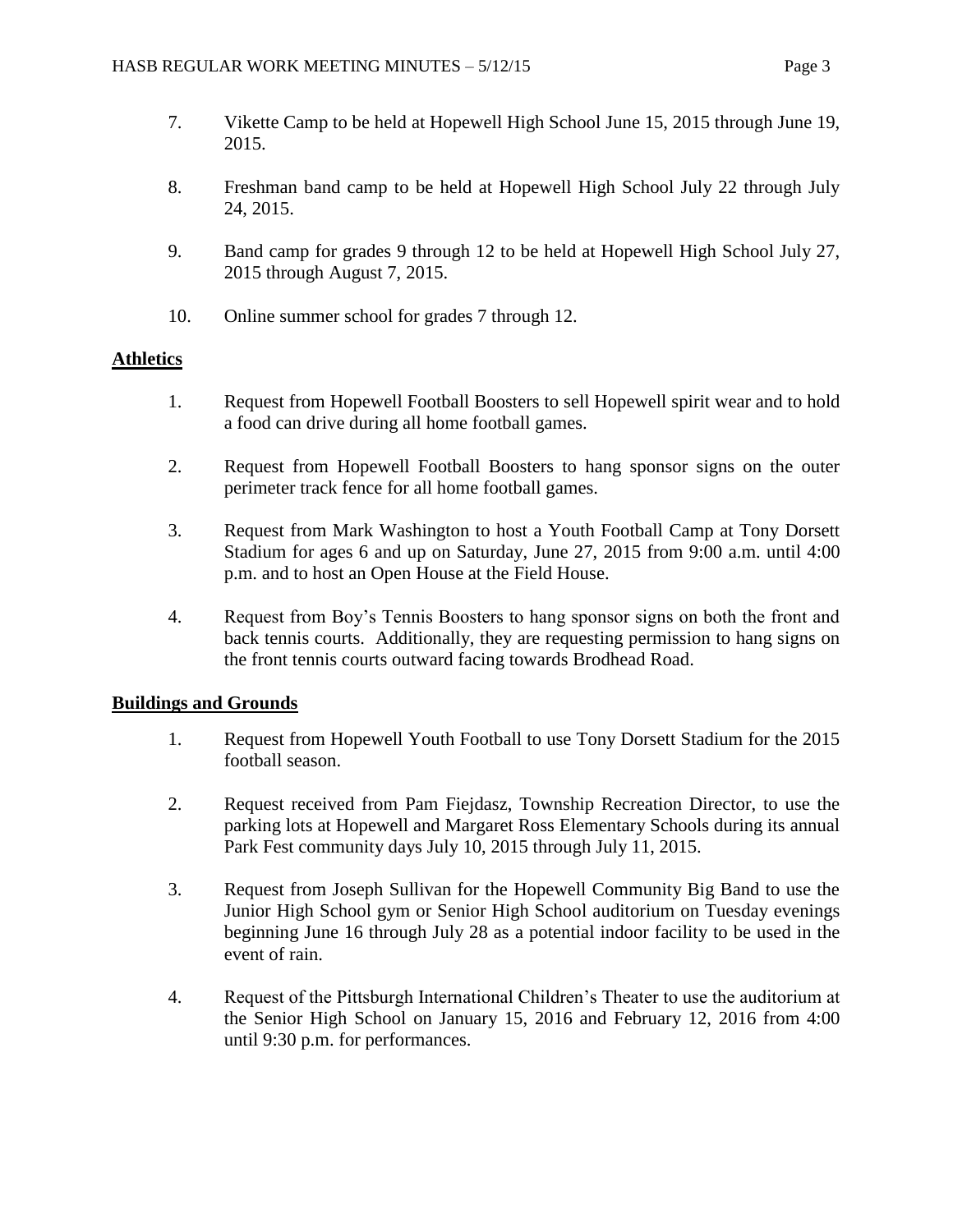## **Finance and Budget**

- 1. e-Service financial services contract with CSIU, effective July 1, 2015 through June 30, 2016, at an approximate cost of \$14,344.
- 2. e-Service student information system (SIS) contract with CSIU, effective July 1, 2015 through June 30, 2016, at an approximate cost of \$16,500.
- 3. Renewal Services Agreement with the Omni Financial Group to provide third party administrative services for our 403(b) Plan in the amount of \$2,364.
- 4. Supply bids for the 2015-2016 school year for the following departments:
	- a. Athletics
	- b. Art
	- c. Custodial
	- d. Industrial Arts
	- e. Physical Education
	- f. Science

### **Legislative**

- 1. Policy 819 Suicide Awareness Prevention and Response
- 2. Discussion/Recommendation: Change in date of June 2015 School Board Meetings:
	- $\bullet$  June 2, 2015 to June 9, 2015
	- June 16, 2015 to June 23, 2015

### **Personnel**

- 1. Reappointment of Johannah Robb as Board Treasurer, effective July 1, 2015 through June 30, 2016.
- 2. Reappointment of John F. Salopek, Esquire, Solicitor, effective July 1, 2015 through June 30, 2016.
- 3. Resignation of Dirk Hartman, Boys Golf Coach, effective May 26, 2015.

### **Transportation**:

- 1. Request from Pam Fiejdasz, Township Recreation Director, to use District buses and transportation personnel during Park Fest community days July 10, 2015 through July 11, 2015.
- 2. Request from Pam Fiejdasz to use a District van during Rec-on-the-Run from June 8, 2015 through August 14, 2015.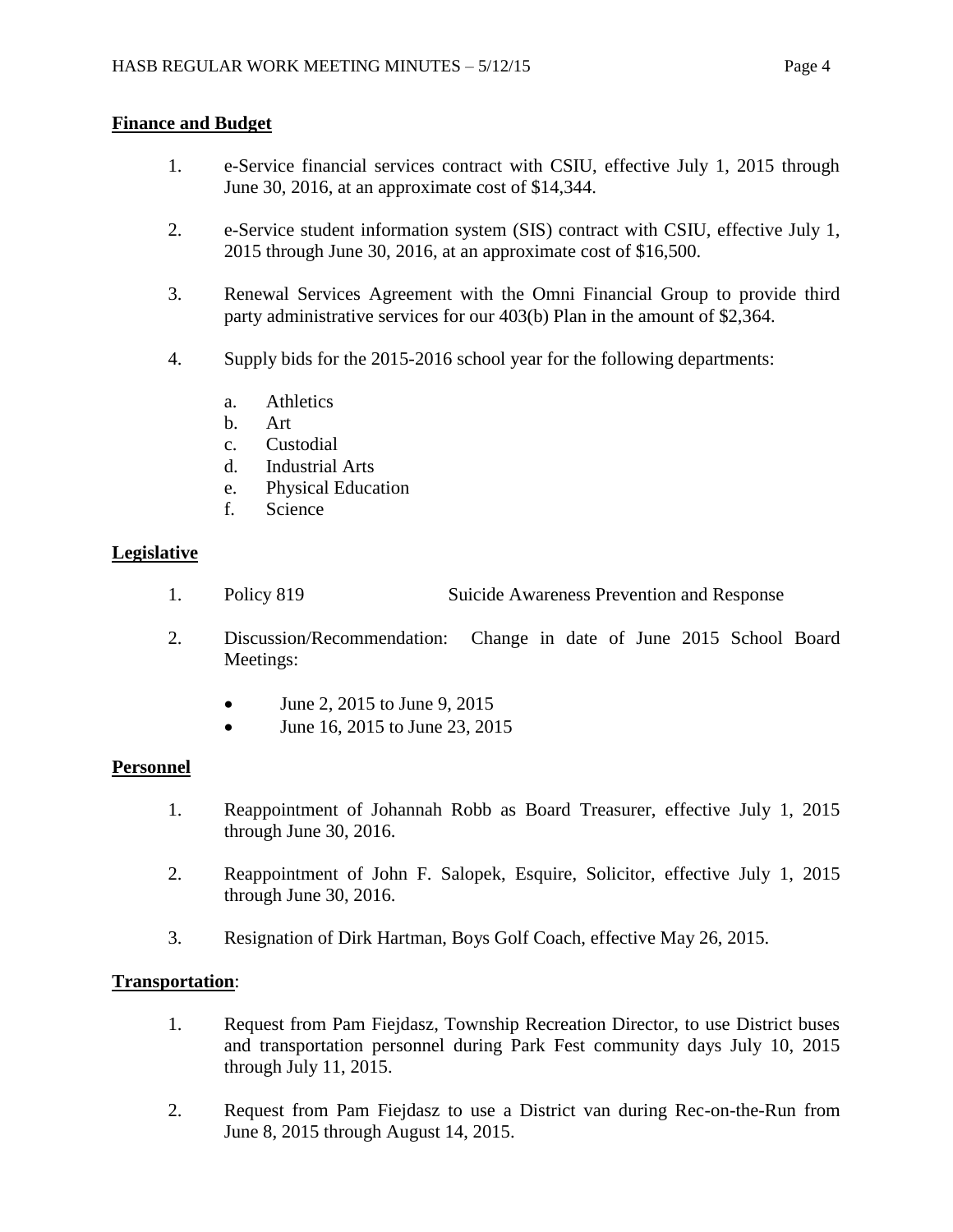#### **Visitors**

No visitors wished to address the Board.

At this point in the meeting Ms. McKittrick returned to Finance and Budget.

#### **Finance and Budget by Lori McKittrick**

#### MOTION #2

By Lori McKittrick, seconded by Anna Segner, to approve the adoption of the Hopewell Area School District proposed 2015-2016 General Fund budget, which projects revenues of \$35,953,950 and appropriations of \$37,558,897. The difference of \$1,604,947 will come from the Fund Balance. MOTION carried unanimously by an affirmative roll call vote of all Directors in attendance.

#### **Personnel by Rob Harmotto**

#### MOTION #3

By Rob Harmotto, seconded by Tony Guy, to approve the employment of Timothy J. Gaertner, Head Basketball Coach, effective May 13, 2015. MOTION carried unanimously by an affirmative roll call vote of all Directors in attendance.

#### MOTION #4

By Rob Harmotto, seconded by Anna Segner, to approve the employment of Shelly Syrko, High School Cheerleading Sponsor, effective May 13, 2015. MOTION carried unanimously by an affirmative vote of all Directors in attendance.

### MOTION #5

By Rob Harmotto, seconded by Daniel Santia, to approve the employment of Michelle Fuchs as a Breakfast Monitor at Hopewell Elementary School, effective May 13, 2015. MOTION carried unanimously by an affirmative vote of all Directors in attendance.